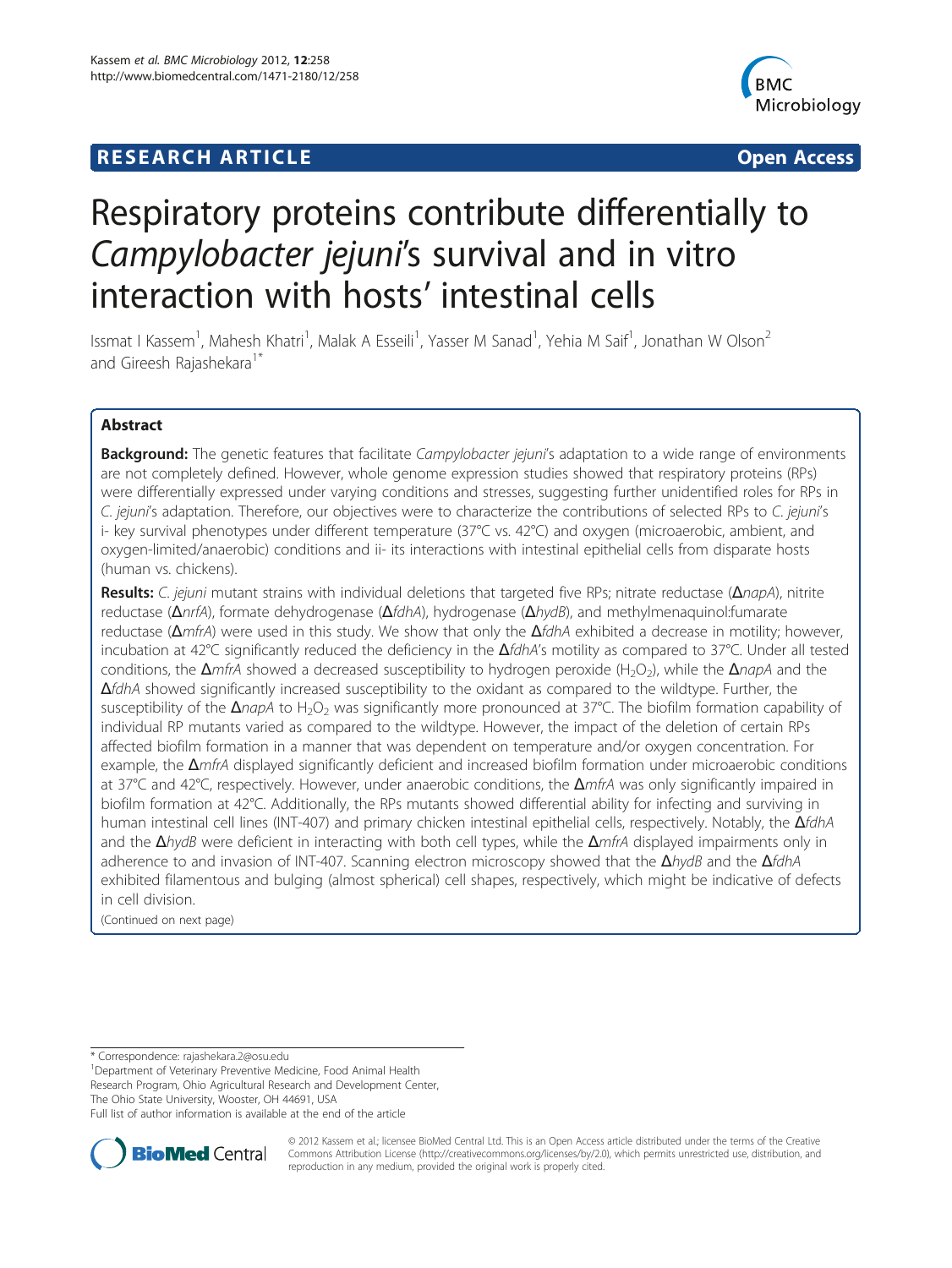#### (Continued from previous page)

**Conclusions:** We conclude that the RPs contribute to C. jejuni's motility, H<sub>2</sub>O<sub>2</sub> resistance, biofilm formation, and in vitro interactions with hosts' intestinal cells. Further, the impact of certain RPs varied in response to incubation temperature and/or oxygen concentration. Therefore, RPs may facilitate the prevalence of C. jejuni in a variety of niches, contributing to the pathogen's remarkable potential for adaptation.

Keywords: Campylobacter jejuni, Respiratory proteins, Survival, Adaptation, Motility, Oxidative stress, Biofilm, Oxygen, Temperature, INT-407, Chicken intestinal epithelial cells

# Background

Campylobacter jejuni, a Gram-negative bacterium, is a leading cause of foodborne gastroenteritis [[1\]](#page-8-0). In addition, C. jejuni infections are associated occasionally with serious neuropathies and other significant sequelae in humans [\[1](#page-8-0)]. Historically, this bacterium has been considered fastidious, requiring microaerobic atmosphere and complex media for optimal growth under laboratory conditions. However, C. jejuni has been isolated from a variety of animals, such as poultry and cattle, as well as other ex vivo niches [\[2,3](#page-8-0)], which highlight the remarkable capability of this bacterium for persistence in different environments as well as its adaptation potential. Despite lacking classical stress response mechanisms [\[4](#page-8-0)], C. jejuni has disparate traits that promote its adaptability, including a competency for natural transformation and a highly branched respiratory chain [[5,6\]](#page-8-0). The latter is composed of individual respiratory proteins (RPs) that impact vital functions in C. jejuni, spanning growth and host colonization [[5,7-11](#page-8-0)]. The RPs include formate dehydrogenase, hydrogenase, fumarate reductase, nitrate and nitrite reductases, and others that facilitate the transfer of electrons (from donors to acceptors), which drives respiration and, as such, energy metabolism in C. jejuni [[5,11\]](#page-8-0). Further, whole genome expression studies and other transcriptional analyses showed that genes encoding RPs were differentially expressed in response to shifts in temperature, pH, and oxygen concentration [[7,12-14](#page-8-0)]. Additionally, many RPs in C. jejuni are transported via the twin-arginine translocation (Tat) system [[11\]](#page-8-0), which is specialized in the translocation of prefolded substrates, including cofactor containing redox proteins, across the cytoplasmic membrane. Of relevant interest is the impairment of the Tat function in C. jejuni, which leads to pleiotropic phenotypes, including defects in motility, biofilm formation, flagellation, resistance to oxidative stress, and chicken colonization [\[15](#page-8-0)]. These phenotypes are likely the result of multiple additive effects caused by defects in translocation of the Tat substrates, including RPs. Taken together, these observations further suggest that RPs might impact various adaptation and survival phenotypes in C. jejuni. However, beyond the aforementioned studies and the role of RPs in C. jejuni's respiration, little is known about the contributions of these proteins to the success of C. jejuni under changing environmental conditions; a property that is critical for understanding the transmission of this pathogen between environments and hosts. Therefore, in this study, we describe the role of five RPs that were predicted to be Tat-dependent [\[15\]](#page-8-0) in C. jejuni's motility, resistance to hydrogen peroxide  $(H_2O_2)$  and biofilm formation under different temperature and/or oxygen conditions. We also assessed the contribution of RPs to the bacterium's in vitro interactions with intestinal epithelial cells of two important hosts (humans and chickens). For these purposes, C. *jejuni* strains with deletion in five individual genes encoding essential RPs subunits were used. The mutations targeted the nitrate reductase (ΔnapA; Cj0780), nitrite reductase (ΔnrfA; Cj1357c), formate dehydrogenase (ΔfdhA; Cj1511c), hydrogenase (ΔhydB; Cj1266c), methylmenaquinol:fumarate reductase ( $\Delta m$ frA; Cj0437; this gene was previously identified as encoding a succinate dehydrogenase subunit, sdhA). It was previously shown that the deletion of these genes resulted in the loss of the catalytic functions of the associated respiratory enzymes; however, the mutants retained a generation time that was similar to that of the parental strain [\[8](#page-8-0)-[10\]](#page-8-0). Although the mutants' role in respiration has been previously investigated, neither the impact of the cognate RPs on survival phenotypes such as  $H_2O_2$  resistance and biofilm formation nor their potential contribution to adaptation under varying temperature and oxygen conditions were analyzed. Further, the potential interactions of these mutants with human and chicken intestinal cells were not characterized. Here, we show that individual RPs can contribute to C. jejuni's motility, oxidative stress response  $(H_2O_2)$  resistance), biofilm formation, and in vitro interactions with host cells. Our data highlight a role for RPs in C. jejuni's adaptation to different environmental conditions as well as its in vitro interactions with intestinal cells of disparate hosts.

## Results and discussion

C. jejuni's motility is considered important for effective colonization of hosts as well as chemotaxis [\[16\]](#page-8-0) and, subsequently, persistence in different niches. Therefore, we investigated whether the deletion of the RPs might differentially impact *C. jejuni's* motility in response to different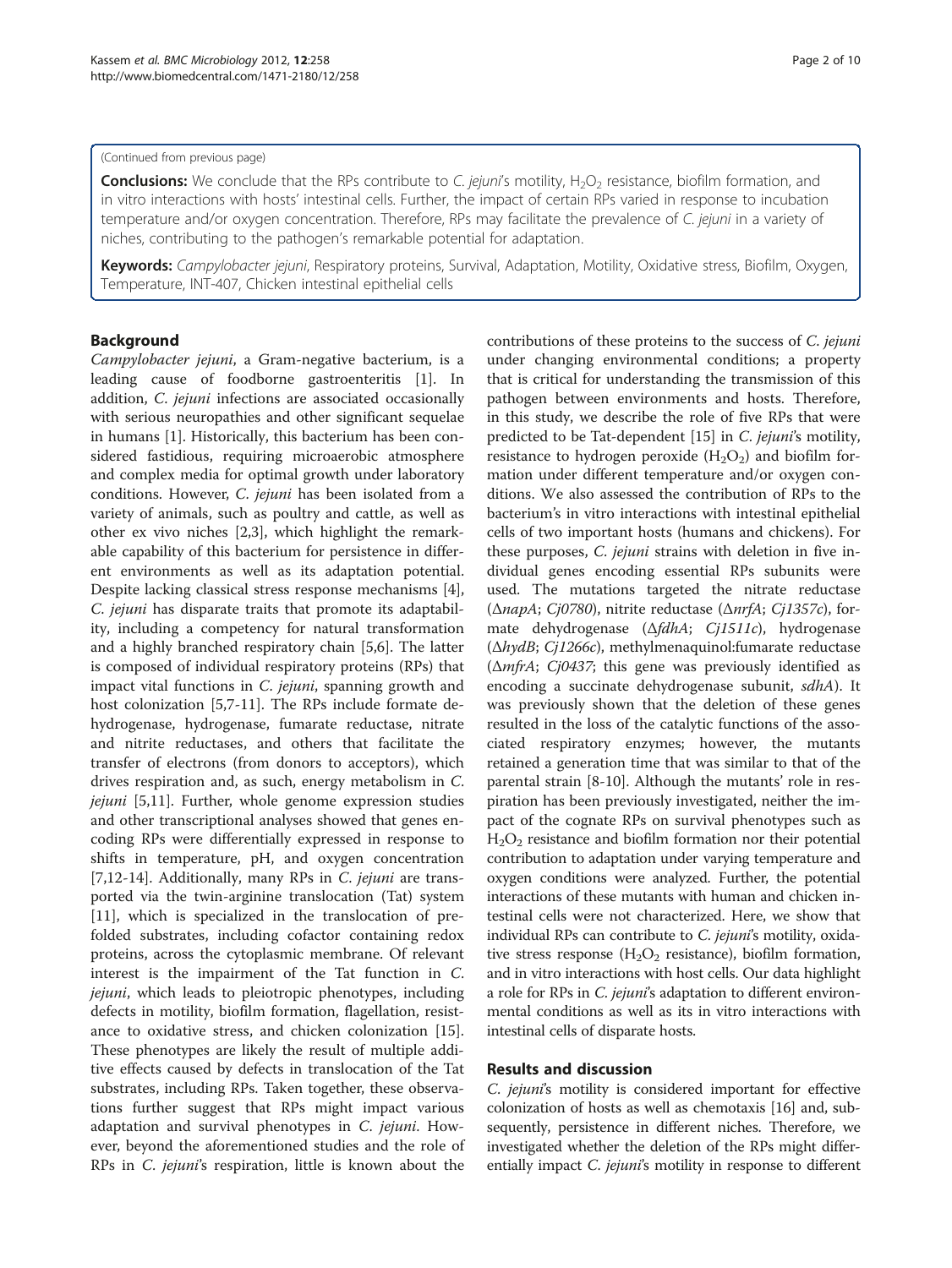<span id="page-2-0"></span>temperatures. Examination under scanning electron microscopy showed that none of the mutants were defective in flagellation, regardless of the incubation temperature (data not shown). Further, the mutants' motility was evaluated using 0.4% semisolid agar as described elsewhere [[15,17](#page-8-0)]. Using this method, motility under anaerobic conditions could not be accurately assessed, because the zones of motility were not defined and sufficiently large for reliable measurement. This precluded the assessment of the effect of oxygen concentration on motility. However, our results show that during incubation under microaerobic conditions, ΔfdhA displayed significantly decreased zone of motility as compared to the wildtype, while the deletion of hydB did not impact this phenotype (Figure 1a, Table [1](#page-3-0)). Alternatively, ΔnapA, ΔnrfA, and ΔmfrA exhibited significantly increased motility as compared to the wildtype (Figure 1a, Table [1\)](#page-3-0). Since the oxidation of formate is considered a major energy source for *C. jejuni* [\[18\]](#page-8-0), the motility defects that are displayed by the ΔfdhA as compared to the

other mutants and the wildtype strain can be perhaps attributed to the role of the formate dehydrogenase in energy metabolism.

Incubation at 42°C significantly increased the zone of motility for all the strains as compared to 37°C (Figure 1a, Table [1\)](#page-3-0). This suggested that C. jejuni's zone of motility was responsive to temperature, which corroborates results observed in other bacteria [\[19](#page-8-0),[20](#page-9-0)]. Further, although the  $\Delta f d h A$  remained defective in motility as compared to the wildtype at 42°C, its motility zone was significantly larger at 42°C as compared to 37°C (Figure 1a, Table [1\)](#page-3-0). Subsequently, our results suggest that the severity of the ramifications associated with an RP mutant's impaired motility might be dependent on the temperature of a host or a niche (e.g.  $\sim 37^{\circ}$ C human body temperature vs. the 42°C of chickens).

During its transmission between hosts and environments, C. jejuni encounters different concentrations of oxygen that range from oxygen-limited (hosts' guts) to



diffusion method. Microaerobic and anaerobic atmospheres are abbreviated as "Micro" and "Ana", respectively. Statistically significant ( $P < 0.05$ ) differences are highlighted with \* and indicate comparisons with the wildtype. The experiment was repeated three times independently and samples were tested in triplicate per experiment. Data are presented as mean  $\pm$  standard error.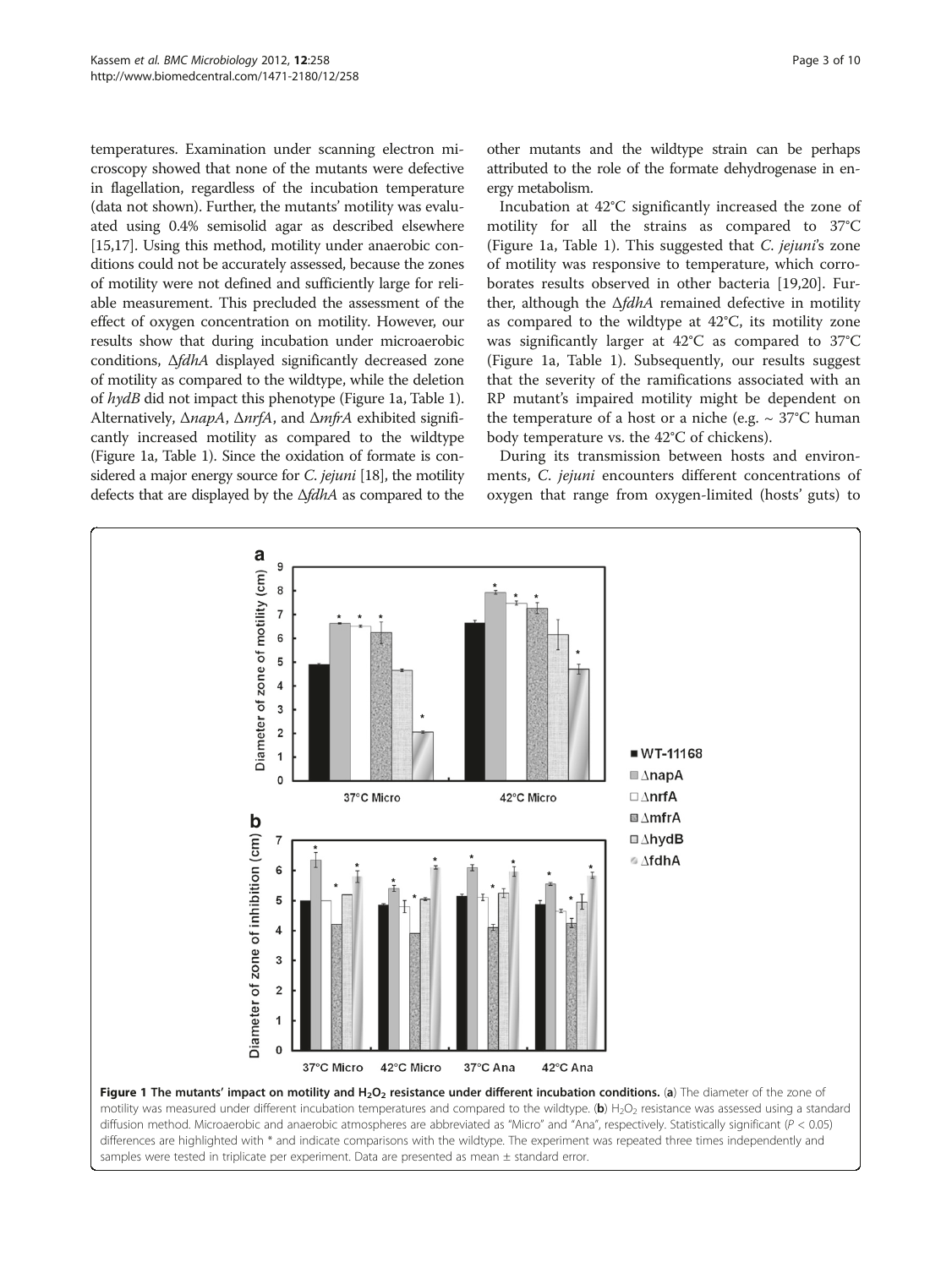<span id="page-3-0"></span>Table 1 Summary of the phenotypes associated with the RPs mutants

| Mutant | <b>Motility</b><br>(Micro) |           | Res. $H_2O_2$<br>(Micro) |           | Res. $H_2O_2$<br>(Ana) |           | <b>Biofilm</b><br>(Micro) |      | <b>Biofilm</b><br>(Ana) |      | <b>Biofilm</b><br>$(O_2)$ |      | <b>PIC</b><br>$(42^{\circ}C)$ |           | <b>INT-407</b><br>$(37^{\circ}C)$ |           |           | Cell<br>shape   |      |
|--------|----------------------------|-----------|--------------------------|-----------|------------------------|-----------|---------------------------|------|-------------------------|------|---------------------------|------|-------------------------------|-----------|-----------------------------------|-----------|-----------|-----------------|------|
|        | 37°C                       | 42°C      | 37 $^{\circ}$ C          | 42°C      | 37°C                   | 42°C      | 37°C                      | 42°C | 37°C                    | 42°C | 37°C                      | 42°C | Adh                           | Inv       | Adh                               | Inv       | Intra     | 37°C            | 42°C |
| ∆napA  |                            |           |                          |           |                        |           | NS                        | ΝS   |                         | ΝS   |                           |      | <b>NS</b>                     | <b>NS</b> |                                   | <b>NS</b> | <b>NS</b> | Normal          |      |
| ∆nrfA  |                            |           | ΝS                       | ΝS        | ΝS                     | ΝS        | ΝS                        | ΝS   |                         | ΝS   | <b>NS</b>                 | ΝS   | ↑                             | ΝS        | ΝS                                | <b>NS</b> |           | <b>Normal</b>   |      |
| ∆mfrA  |                            |           |                          |           |                        |           |                           |      | ΝS                      |      | NS.                       | ΝS   | ΝS                            | ΝS        |                                   |           | <b>NS</b> | <b>Normal</b>   |      |
| ∆hydB  | ΝS                         | <b>NS</b> | ΝS                       | <b>NS</b> | <b>NS</b>              | <b>NS</b> | <b>NS</b>                 | ΝS   | <b>NS</b>               | ΝS   | NS.                       | ΝS   |                               |           |                                   |           |           | <b>Filament</b> |      |
| ∆fdhA  |                            |           |                          |           |                        |           |                           | NS.  | ΝS                      | ΝS   | NS.                       | ΝS   |                               |           | ΝS                                |           |           | <b>Bulging</b>  |      |

Res. H<sub>2</sub>O<sub>2</sub> and PIC indicate resistance to hydrogen peroxide and primary chicken intestinal epithelial cells, respectively. Microaerobic, anaerobic, and ambient oxygen incubation conditions are abbreviated as "Micro", "Ana" and "O<sub>2</sub>" respectively, while adherence, invasion and intracellular survival are abbreviated as "Adh", "Inv" and "Intra". Statistically significant increases or decreases (P < 0.05) as compared to the wildtype are indicated by ↑ and ↓, respectively, while NS indicates no significant differences.

ambient (ex vivo) conditions, which indicates that oxidative stress resistance mechanisms are essential for the success of this pathogen. In other studies, fumarate reductase, formate dehydrogenase, and hydrogenase were found to contribute to oxidative stress responses in Bacteroides fragilis, Desulfovibrio vulgaris, and Geobacter sulfurreducens, respectively [\[21](#page-9-0)-[23](#page-9-0)]. In C. jejuni, the genes encoding nitrate reductase were shown to be repressed in a PerR (peroxide stress regulator) mutant and after exposure to  $H_2O_2$  and iron, which fuel the Fenton reaction and the production of hydroxyl radicals [[24\]](#page-9-0), while *mfrA* is oxygen regulated [\[7](#page-8-0)]. Consequently, we assessed the contributions of RPs to C. jejuni's  $H_2O_2$ resistance under different temperature and oxygen conditions using a standard diffusion assay [[17,](#page-8-0)[24\]](#page-9-0). Our results indicated that under all incubation conditions both  $\triangle$ *napA* and  $\triangle$ *fdhA* were significantly more sensitive to  $H_2O_2$ , while  $\Delta mfrA$  showed more resistance to the oxidant (Figure [1b\)](#page-2-0) as compared to the wildtype. The altered susceptibility to  $H_2O_2$  associated with different RPs, suggests that disparate RPs might be working collaboratively to maintain the homeostasis in C. jejuni during  $H_2O_2$  stress. This is conceivable since in E. coli oxidized redox enzymes can lead to the formation of superoxide anions and  $H_2O_2$  [\[25](#page-9-0)].

Although the genes encoding the RPs included in this study, with the exception of *mfrA*, are known to be upregulated at 42°C [[13](#page-8-0)], the higher incubation temperature did not drastically alter the observed  $H_2O_2$ resistance phenotypes for four mutants (Figure [1b](#page-2-0)). However, Δ*napA*'s susceptibility was always significantly more pronounced at 37°C (Figure [1b](#page-2-0)), but the precise reasons for this temperature associated impact and its importance (e.g. in terms of human host colonization) are currently not clear.

Biofilm formation is an important mechanism for survival and persistence of C. jejuni in the environment [[26\]](#page-9-0). Since formate dehydrogenase and nitrite reductase have been implicated in biofilm formation of two important bacterial pathogens, Staphylococcus aureus and Pseudomonas aeruginosa, respectively [\[27,28](#page-9-0)], we investigated the role of RPs in C. jejuni's ability to form biofilms under different environmental conditions using the crystal violet staining assay [[15,17\]](#page-8-0). Our results clearly show that RPs can impact biofilm formation in C. jejuni. For example, ΔfdhA and ΔnapA were significantly deficient in biofilm formation at 37°C only in a microaerobic atmosphere and under ambient oxygen, respectively, while Δ*nrfA* and Δ*napA* displayed an increased biofilm formation at 37°C only in anaerobic conditions (Figure [2](#page-4-0), Table 1). Therefore, our results also show that the impact of certain RPs on the biofilm phenotype was dependent on incubation temperature and/or the oxygen concentration (Figure [2,](#page-4-0) Table 1). For example, as compared to the wildtype, the  $\Delta mfrA$  displayed significantly deficient and increased biofilm formation under microaerobic conditions at 37°C and 42°C, respectively (Figure [2](#page-4-0), Table 1). However, under anaerobic conditions, the  $\Delta m f r A$ was only significantly impaired in biofilm formation at 42°C (Figure [2,](#page-4-0) Table 1), while under aerobic conditions and regardless of the temperature, there were no defects in the  $\Delta mfrA$ 's biofilms as compared to the wildtype (Figure [2,](#page-4-0) Table 1).

The observed impact of RPs on biofilm formation is likely mediated by multiple factors, including the metabolic and energy requirements that facilitate efficient growth and persistence in response to the properties of a given niche. However, our results highlight the overall importance of RPs in C. jejuni's adaptations to different niches as well as their differential contribution to promote the pathogens survival and cognate persistence via biofilm formation in disparate environments.

Since RPs contribute to C. jejuni survival phenotypes in a manner that was dependent on the incubation temperature and/or oxygen concentration, it was important to investigate if the deletion of RPs will impact C. jejuni's interactions with the cells of hosts that possess markedly different physiology and body temperatures. For this purpose, the interactions of the mutants with human intestinal cells (INT-407) and primary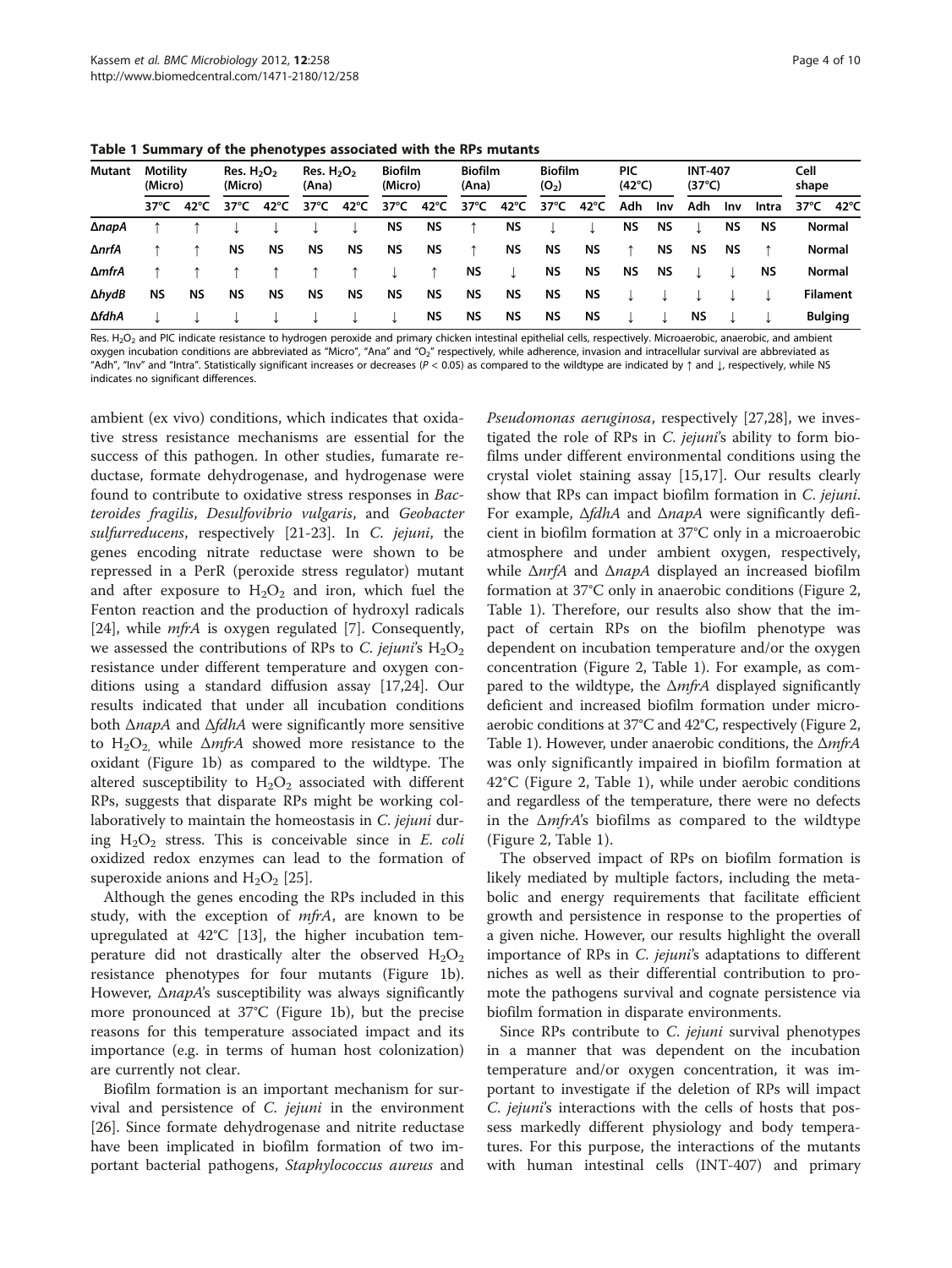<span id="page-4-0"></span>

chicken intestinal epithelial cells (PIC) were analyzed using the gentamicin protection assay as described elsewhere [[29,30\]](#page-9-0). All cells were incubated in a tissue culture chamber (5% CO<sub>2</sub>) either at 37°C or 42°C corresponding to the hosts' body temperatures. Our results show that ΔnrfA adhered to PIC in significantly higher numbers, while  $\Delta f d h A$  and  $\Delta h y d B$  were significantly deficient in adherence as well as invasion of the chicken cell monolayers (Figure [3a\)](#page-5-0). While assessing intracellular survival for the mutants in PIC, no CFUs were retrieved for any of the strains, including the wildtype. This observation corroborated a previous study, which showed that during overnight incubation C. jejuni can escape the PIC monolayers due to the bacterium's inherent mode of colonization of chicken intestinal epithelia [\[31](#page-9-0)]. Specifically, Van Deun et al. [[31](#page-9-0)] showed that C. jejuni strains that invaded PIC were not able to proliferate in the intracellular milieu and rapidly exited the cells, supposedly to replicate in the intestinal mucus. It was also suggested that this mode of infection (i.e. shortterm entry to the PIC) allows C. jejuni to escape mucosal clearance [\[31](#page-9-0)]. In comparison to the interaction with PIC, all mutants were defective to a varying degree, albeit if not always significantly, in adherence to INT-407 cells, while  $\Delta mfrA$ ,  $\Delta fdhA$  and  $\Delta hydB$  were also impaired in their invasion potential and  $\Delta n r f A$  showed an increased ability for intracellular survival (Figure [3b](#page-5-0), Table [1\)](#page-3-0). Notably, ΔmfrA that was not deficient in PIC showed considerable decrease in adherence to and invasion of INT-407 cells, while ΔnrfA did not adhere to INT-407 cells in higher numbers than the wildtype (Figure [3a](#page-5-0) and b, Table [1](#page-3-0)). Further,  $\Delta f d h A$  and  $\Delta h y d B$ decreased potential for the invasion of the INT-407 cells was not as severe as that observed in the PIC (Figure [3a](#page-5-0) and b, Table [1\)](#page-3-0). Collectively, our results suggest that

under our experimental conditions the RPs contributed differentially to the virulent capabilities of C. jejuni. However, it should be noted that the use of in vitro systems in our experiment was meant only to assess the differential contribution of RPs to disparate niches and breakdown the role of these enzymes in cell adherence and invasion and intracellular survival. Therefore, extrapolations of the results to the overall outcome of in vivo colonization should be constrained. For example, it was previously shown that  $\Delta f d h A$  and  $\Delta h y d B$  were mildly impaired in the colonization of chickens, while ΔnapA and  $\Delta nrfA$  were retrieved in significantly low numbers from this host [\[8,10](#page-8-0)]. Further, the  $\Delta m$ frA was not deficient in the colonization of chickens [[9\]](#page-8-0).

We further assessed the interactions of the mutants with the eukaryotic monolayers using scanning electron microscopy as described elsewhere [[31](#page-9-0)]. As reported by Eucker and Konkel [[32](#page-9-0)], our results show that the INT-407 cells exhibited a typical increase in surface ruffling (formation of a meshwork of appendages and filaments) after the addition of the bacteria as compared to the control (data not shown). However, there were no discernable differences in surface ruffling associated with the addition of the various mutants as compared to that of the wildtype. Surface ruffling was not readily apparent in our PIC and could not be clearly described. Further, while the bacterial cell shape of Δ*napA*, Δ*nrfA*, and Δ*mfrA* did not appear different from that of the wildtype, both ΔfdhA (~ 60-70% of the observed cells) and  $\Delta hydB$  (100% of cells) exhibited non-typical phenotypes as compared to the spiral shape of the wildtype cells. Specifically, ΔhydB formed elongated filaments that appeared to be made of multiple cells that failed in separation (Figure [4a](#page-6-0) and b, Table [1\)](#page-3-0), which suggested that the mutant was defective in late cell division. Notably, a similar phenotype was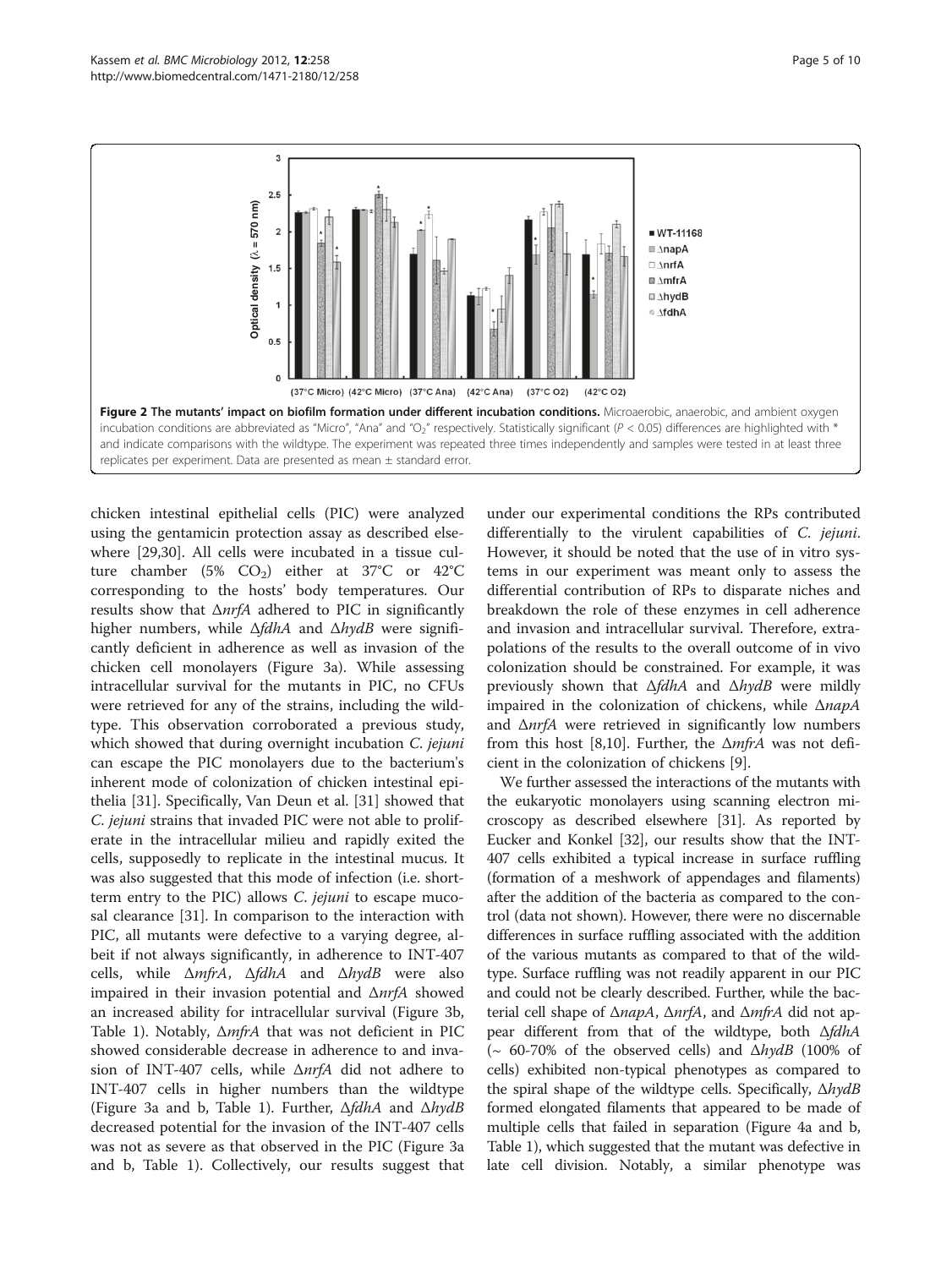<span id="page-5-0"></span>

associated with impaired Tat-dependent amidases of E. coli [\[33\]](#page-9-0), which are essential for hydrolysis of septal pep-tidoglycan [\[33\]](#page-9-0). In *C. jejuni*, the amidase-encoding gene (amiA; Cj1269c) lacks a Tat signal peptide and is positioned upstream of the cluster that encodes the hydrogenase complex [[15](#page-8-0)[,34\]](#page-9-0). Since some proteins can translocate via the Tat system using the signal peptides of adjacent Tat substrates (hitchhiking), it is possible that the impairment of Hyd  $(\Delta hydB)$  may have resulted in the failure of amidase to translocate to the periplasm [[34](#page-9-0)]. The latter would cause the elongated phenotype observed for  $\Delta hydB$  cells; however, these conclusions require further experimental confirmation. In contrast, the  $\Delta f d h A$  cells were almost spherical showing a characteristic bulging (Figure [4a](#page-6-0) and b, Table [1\)](#page-3-0), while the precise mechanisms that lead to ΔfdhA's cell morphology are still not clear. Regardless, since the spiral shape of *C. jejuni* is important for host colonization [[35](#page-9-0)], we suggest that the morphology of  $\Delta hydB$  and  $\Delta fdhA$  may contribute at least partially to their deficient interactions with PIC and INT-407, respectively. Further, since it is hypothesized that the spiral shape of C. jejuni may also be associated with its motility in viscous milieus [[16](#page-8-0)], the bulging shape of the  $\Delta f d h$ A might also contribute to its decreased motility (Figure [1a](#page-2-0)). In addition, it should be noted that follow-up investigations showed that the morphology of ΔhydB and ΔfdhA was independent of their interactions with the monolayers, because the impaired shapes of the mutants were also observed during growth in Muller-Hinton (MH) broth (data not shown).

Our analysis showed that under all tested conditions (microaerobic vs. anaerobic and 37°C vs. 42°C), ΔnapA, ΔnrfA, ΔmfrA, and ΔfdhA were not deficient in growth as compared to the wildtype (data not shown). However, the  $\Delta hydB$  exhibited a slight but significant decrease in growth only under anaerobic conditions after 24 h of incubation (data not shown). Therefore, the phenotypes reported for the RP mutants in this study were not affected by the growth properties of the cognate strains. Further, previous studies, gene organization analysis, and our complementation studies showed that the phenotypes reported in this study were not impacted by Polar effects. Specifically, qRT-PCR analysis showed that the transcript levels of Cj0786 and Cj0787, genes that encode a hydrophobic protein and a hypothetical protein, respectively, and are located down-stream of the nap operon (napAGHBLD) were not affected by the cognate mutation [\[8](#page-8-0)]. A similar observation was noted for Cj1356c, which encodes an integral membrane protein and is located downstream of nrfA [[8](#page-8-0)]. Further, the gene directly downstream of the mfr operon, Cj0440c (encodes a TenA/Thi-4 family protein) [\[9](#page-8-0)], and Cj1263 (encodes recombination protein RecR) which is downstream of the hyd operon are likely not affected by the deletion of mfrA and hydB, respectively, as they are di-vergently transcribed [[9\]](#page-8-0). The *fdh* genes are divided into two operons that are transcribed in the same orientation and separated by  $\sim 67$  nucleotides. The operon downstream of *fdhA* contains *fdhD* and *Cj1507c* (encodes the DNA binding protein ModE) [[36](#page-9-0)]. However, the introduction of the individual native genes into the ΔfdhA as well as the other RPs mutants resulted in the complementation of the impacted phenotypes (motility,  $H<sub>2</sub>O<sub>2</sub>$  resistance and biofilm formation) (Additional file [1](#page-8-0): Table S1).

# Conclusions

In this study, we showed that RPs contribute differentially to key *C. jejuni* phenotypes in a manner that depends on the temperature and/or oxygen content of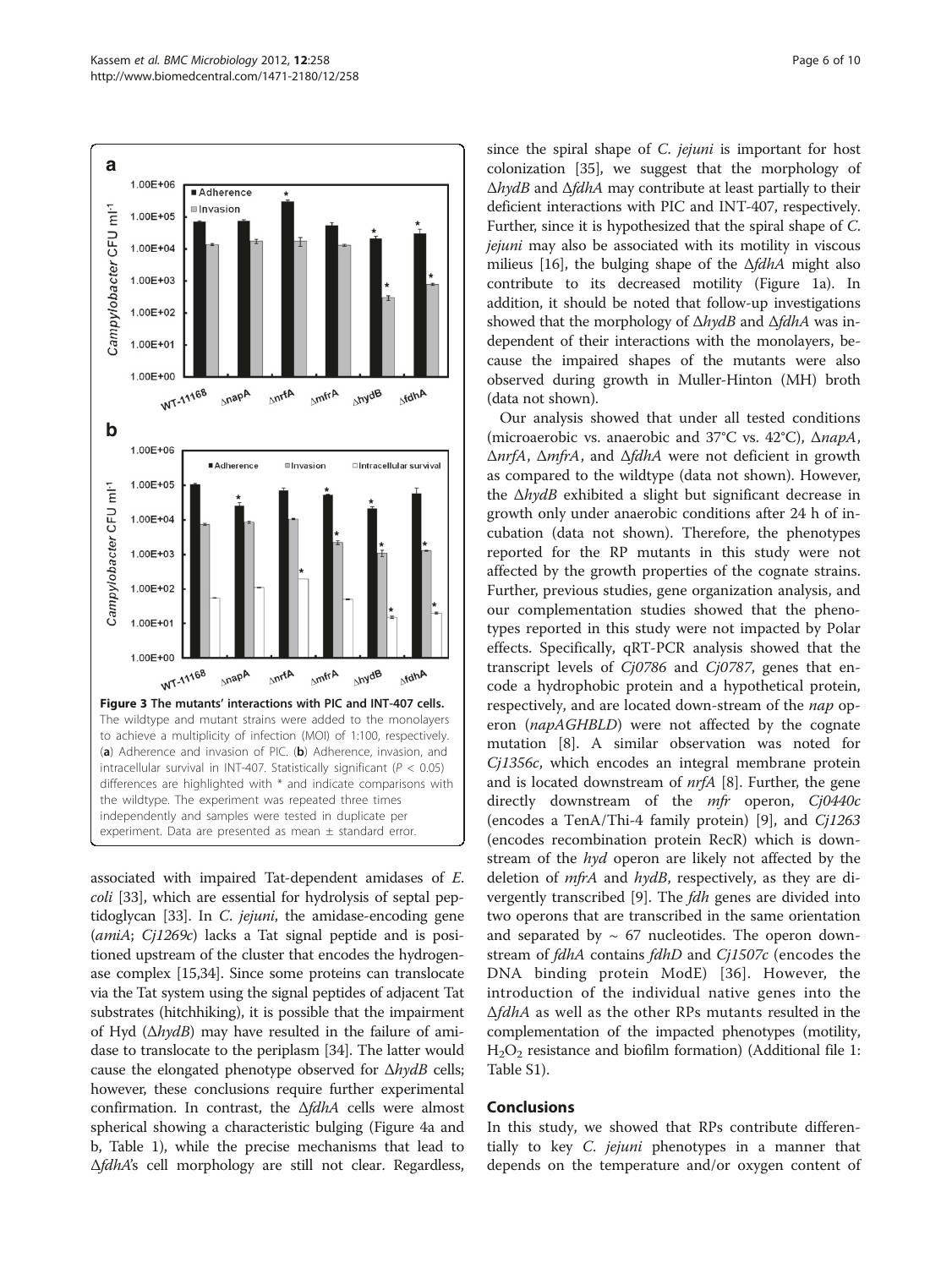<span id="page-6-0"></span>

the environment (Table [1\)](#page-3-0). Consequently, we conclude that these proteins partially bestow C. jejuni with its remarkable ability to adapt and survive in a variety of niches, a characteristic that is crucial for understanding this bacterium's prevalence, persistence and success as a pathogen.

## Methods

# Bacterial strains and growth conditions

RPs mutants were previously generated in the C. jejuni NCTC-11168 background and included ΔnapA (encoding a subunit of the nitrate reductase), ΔnrfA (encoding a subunit of the nitrite reductase), ΔfdhA (encoding a subunit of the formate dehydrogenase),  $\Delta hydB$  (encoding a subunit of the hydrogenase), and  $\Delta m\hat{r}A$  (encoding a subunit of the methylmenaquinol:fumarate reductase) [\[8](#page-8-0)-[10](#page-8-0)]. All strains were cultured on MH agar under microaerobic conditions (85% N<sub>2</sub>, 10% CO<sub>2</sub>, 5% O<sub>2</sub>). Incubation at 37°C or 42°C was performed for comparison between temperatures, while oxygen-limited conditions were generated using the BD GasPak Sachets system, which constitutes an atmosphere of less than 1% oxygen and greater than or equal to 13% carbon dioxide (BD diagnostics, NJ, USA). In this paper, oxygen-limited atmosphere was designated as anaerobic to make a clear distinction with microaerobic conditions. Leaked horse blood (5%, Oxoid, KS, USA), antibiotics (chloramphenicol: 20  $\mu$ g.ml<sup>-1</sup>), and the *Campylobacter* selective supplement (SR155E, Oxoid, KS, USA) were added to the MH medium when necessary. For growth curve analysis, the mutants and wildtype strain were inoculated into MH broth and incubated shaking (200 rpm) at different temperature and oxygen conditions. Growth was monitored by measuring optical density ( $\lambda = 600$  nm) at different time points.

#### Construction of complementation strains

To construct complementation strains, individual native RPs genes (napA, nrfA, mfrA, hydB, and fdhA) along with their potential promoter sequences were amplified from the genomic DNA of C. jejuni NCTC-11168 using specific primers (Additional file [2:](#page-8-0) Table S2). The primers were designed to include restriction sites that facilitate directional cloning. The PCR products were digested, purified and ligated into a similarly digested pRY108 plasmid using a Fast-Link DNA ligation kit (Epicentre). The ligated product was then cloned into Library Efficiency DH5α E. coli competent cells (Invitrogen, WA, USA). The resulting plasmids were then purified and introduced into the cognate mutant strains by electroporation as described previously [[37](#page-9-0)]. Electroporated cells were spread on MH agar plate supplemented with kanamycin and chloramphenicol and incubated at 42°C for 2 to 3 days under microaerobic conditions. Single colonies representing the complementation strains were streak purified and used for further studies.

#### Motility assay

The motility of the RP mutants was determined as described by Fields and Thompson [[17\]](#page-8-0). Briefly, the *Campylobacter* cultures were adjusted to  $OD_{600}$  (optical density at  $\lambda = 600$  nm) of 0.02. Two μl of each culture were then stabbed into semisolid MH plates containing 0.4% agar. The plates were incubated either at 37°C or 42°C under microaerobic conditions. Diameters of the zones of motility were measured after 48 h of incubation. The experiment was repeated at least three times and samples were tested in triplicate. Motility under anaerobic conditions could not be assessed, because the zones of motility were not defined and sufficiently large for reliable measurement.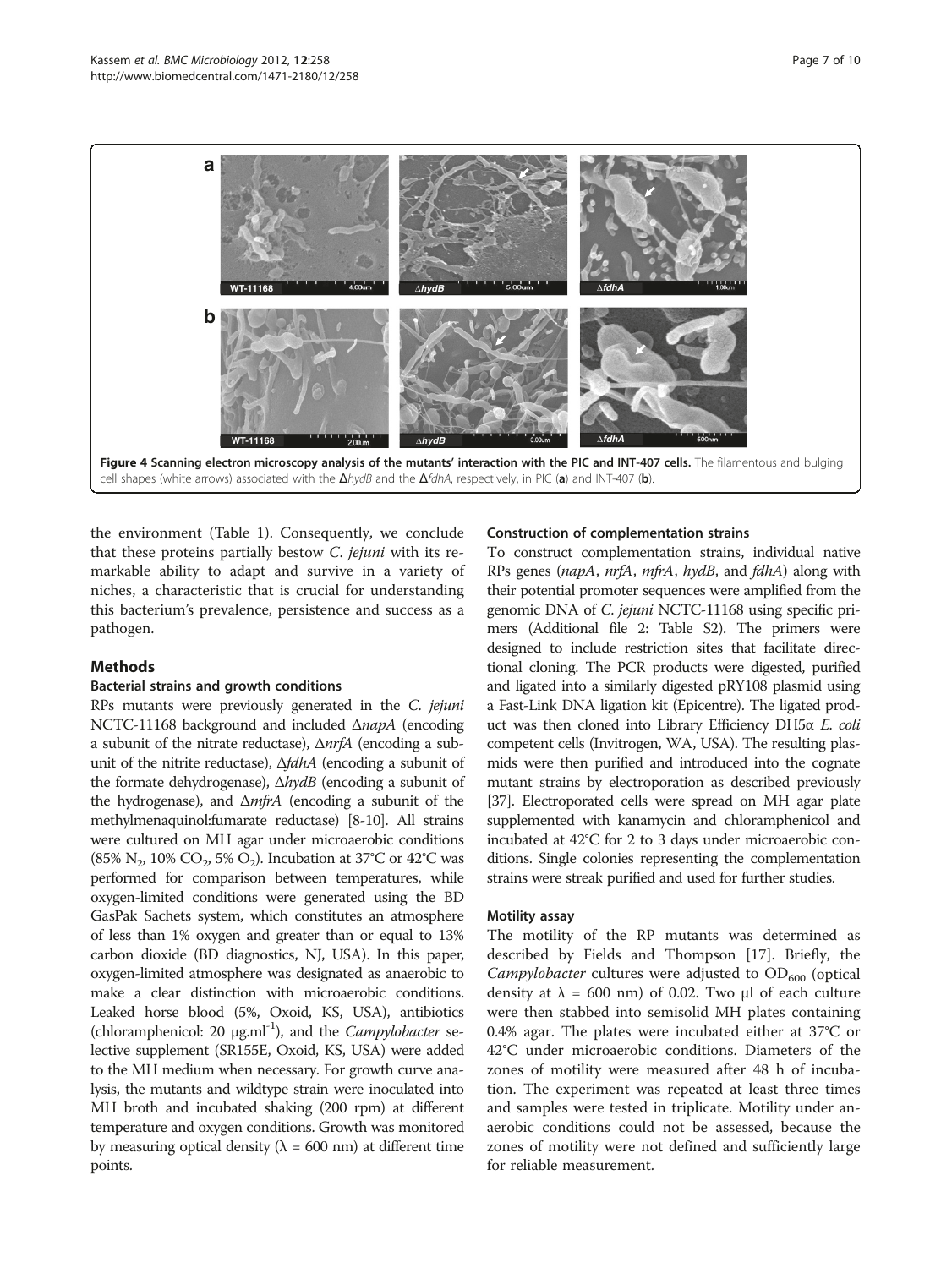#### Resistance to hydrogen peroxide

The resistance of the RP mutants to  $H_2O_2$  (oxidative stress) was determined using a diffusion assay [\[38](#page-9-0)]. Onehundred μl of each of the Campylobacter cultures  $(OD<sub>600</sub>$  of 1.0) were spread onto MH agar plates. A hole (5 mm in diameter) was aseptically created at the center of the plates and filled with 30  $\mu$ l of 3% H<sub>2</sub>O<sub>2</sub> [[15\]](#page-8-0). The plates were then incubated at 37°C or 42°C under microaerobic or anaerobic conditions. The diameter of the zone of inhibited growth was measured after 48 h of incubation. All experiments were repeated at least three times and samples were tested in triplicate.

#### Biofilm formation assay

The impact of RP deletions on C. jejuni's ability to form biofilms was determined using the crystal violet staining assay as described previously [\[15,17](#page-8-0)]. Briefly, the Campylobacter cultures were suspended in MH broth to achieve an  $OD_{600}$  of 0.05. One ml of each culture was transferred to sterile borosilicate glass tubes, which were incubated for 72 h at different conditions. The tubes were then gently washed with distilled water and stained with 0.1% crystal violet for 15 min. After further washing to remove excess stain, the tubes were left to dry at room temperature. The biofilms were then dissolved in 80% DMSO and quantified spectrophotometrically  $(\lambda = 570 \text{ nm})$ . All experiments were repeated at least three times and samples were tested in triplicate.

#### Infection of INT-407 cells

The impact of RP deletions on C. jejuni's virulence associated traits was assessed in vitro using human intestinal cells [[39,40](#page-9-0)]. For this purpose,  $10^5$  cells ml<sup>-1</sup> of INT-407 (human embryonic intestine cells, ATCC CCL 6) were seeded into each well of a 24-well tissue culture plates in Minimum Essential Medium Eagle (MEM, Fisher scientific, PA, USA) supplemented with 10% fetal bovine serum (FBS, Fisher scientific, PA, USA). The plates were then incubated at 37°C in a humidified incubator with 5%  $CO<sub>2</sub>$ to obtain semi-confluent mono-layers. Before infection with the *C. jejuni* strains, the INT-407 mono-layers were washed three times and covered in MEM supplemented with 1% FBS. Similarly, the *C. jejuni* cultures were washed 3 times and suspended in MEM supplemented with 1% FBS to obtain  $10^7$  bacteria ml<sup>-1</sup>. One ml of bacterial suspension was added to each well containing the INT-407 semi-confluent monolayer, achieving a 1:100 multiplicity of infection (MOI). To assay for Campylobacter adherence, the infected monolayers were incubated for 3 h, which was followed by washing the cells 3 times with 1X PBS, lysis using 0.1% (v/v) Triton X-100 and serial dilution (10-fold) in 1X PBS. One hundred μl of each dilution were spread on MH agar plates. The agar plates were then incubated for 48 h at 42°C under microaerobic conditions after which CFU were counted.

To assay for invasion, infected monolayers were incubated for 3 h, washed 3 times with MEM supplemented with 1% FBS and then treated with gentamicin (150  $\mu$ g.ml<sup>-1</sup>) for 2 h to inhibit the bacteria that did not invade the cells. At the end of the incubation, the infected mono-layers were washed, lysed, and serial dilutions were plated as described earlier. The number of bacteria that invaded the cells was determined by counting CFUs.

For the intracellular survival assays [\[41\]](#page-9-0), Campylobacter cultures and the INT-407 cells were processed as described above. The monolayers were then covered with MEM containing 1% FBS and gentamicin  $(10 \mu g.m<sup>-1</sup>)$  and incubated for additional 24 h at 37°C. Following incubation, the monolayers were washed, lysed and processed as described above. The number of viable intracellular bacteria was determined by counting CFUs. For each assay, strains were tested in duplicate, while the experiment was repeated three times on separate occasions.

#### Infection of primary chicken intestinal epithelial cells (PIC)

The potential of the RP mutants to adhere to and invade chicken epithelial cells was assessed using primary chicken intestinal epithelial cells (PIC). PICs were isolated using a method described previously [[42](#page-9-0)] with modifications. Briefly, the intestines from 11-day-old chicken embryos (Charles River Laboratories, CT, USA) were harvested and suspended in DMEM supplemented with penicillin and streptomycin (100 U.ml<sup>-1</sup> and 100 μg.  $ml^{-1}$ , respectively). Intestines were fragmented into smaller pieces and washed twice with DMEM. Then, the intestinal fragments were placed in a 70 μm nylon mesh filter and gently crushed with a 2 ml syringe piston to obtain a single cell suspension. The cells were then washed twice and the pellet was resuspended in DMEM supplemented with 10% fetal bovine serum and transferred to 25  $\text{cm}^2$  cell culture flasks. After 7-10 days of incubation, examination using a microscope showed typical cuboidal morphology characteristic of epithelial cells. Before using these cells in the experiments, their purity was confirmed by immunofluoresent examination of the expression of pan-cytokeratin using mouse antihuman pan-cytokeratin mAb (Sigma). Expression of pan-cytokeratin was detected on 100% of the cells assayed (data not shown). PICs were then seeded into 24-well tissue culture plates and assays for adhesion, invasion and intracellular survival of C. jejuni were performed as described for the INT-407 infection studies.

#### Scanning electron microscopy

To further investigate the interaction between the RPs mutants and the INT-407 cells and PIC, infected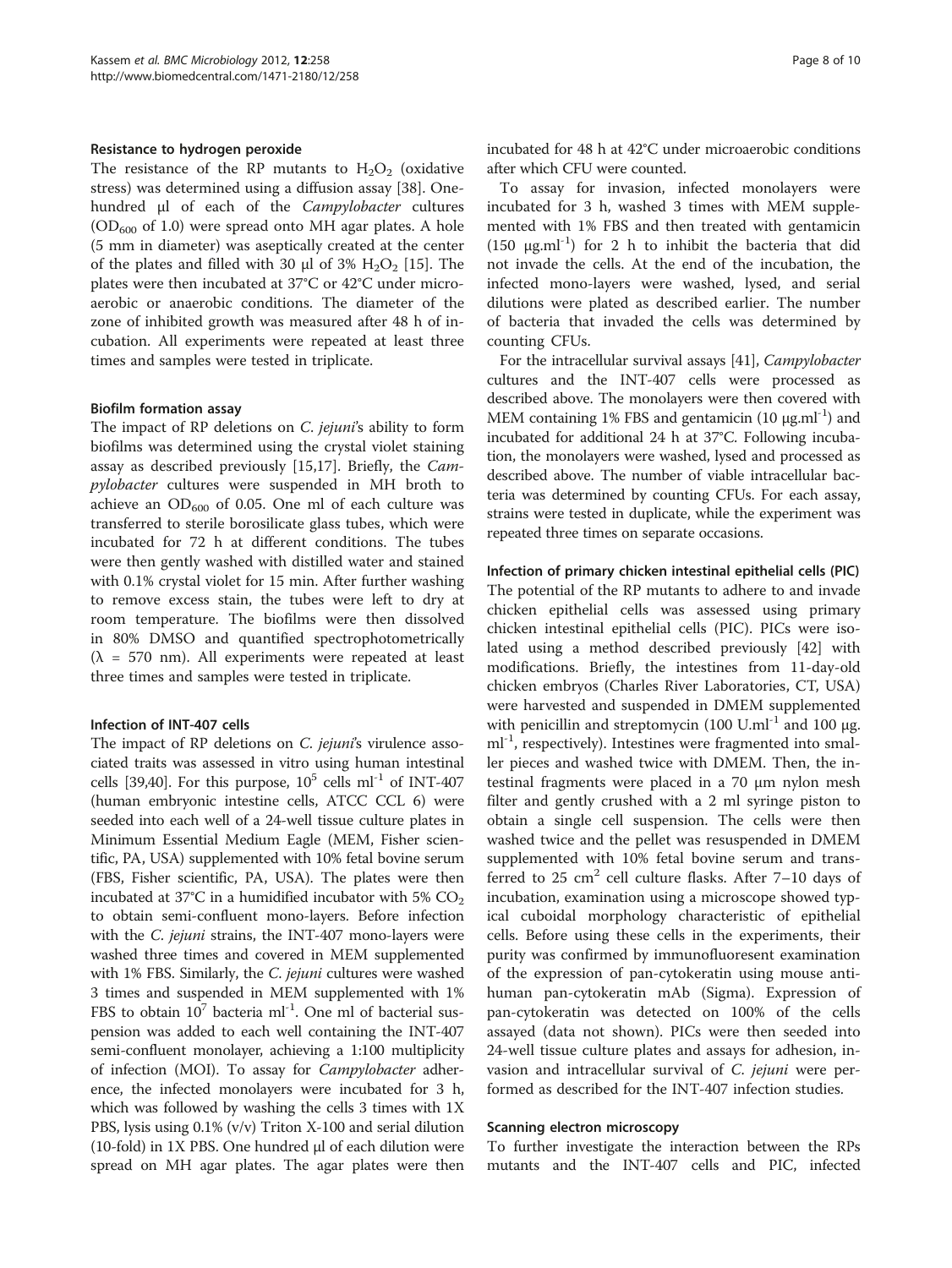<span id="page-8-0"></span>monolayers were analyzed using scanning electron microscopy (SEM) as described previously [[31](#page-9-0)] with minor modifications. Briefly, different cell types were grown on HCl treated glass coverslips. The C. jejuni strains were added to the monolayers at an MOI of 200. After 3 h of incubation, the cells were gently washed with 1X PBS and fixed (3% glutaraldehyde, 2% paraformaldehyde in 0.1 M potassium phosphate buffer, pH 7.2) at 4°C overnight. The samples were then rinsed in 0.1 M potassium phosphate (3 times with 15 min incubation for each step) and postfixed with 1% osmium tetroxide for 1 h at room temperature in the dark. This was followed with serial dehydration of the samples in ethanol, critical point drying and platinum sputter-coating (Molecular and Cellular Imaging Center, Ohio Agricultural Research and Development Center [OARDC]; [http://www.oardc.ohio-state.edu/](http://www.oardc.ohio-state.edu/mcic) [mcic\)](http://www.oardc.ohio-state.edu/mcic). The samples were visualized and imaged using the Hitachi S-4700 scanning electron microscope. All samples were tested in duplicate and non-infected monolayers were used as controls to assess morphological changes associated with the bacterial infection.

#### **Statistics**

Data were expressed as mean  $\pm$  SE (standard error) and statistical analysis was performed using the student's t-test. A  $P$  value of <0.05 was considered statistically significant. Unless otherwise indicated in the text, the reported statistics highlight comparisons between each mutant strain and the wildtype.

# Additional files

[Additional file 1:](http://www.biomedcentral.com/content/supplementary/1471-2180-12-258-S1.docx) Table S1. Analysis using the complementation strains shows that the phenotypes were rescued to levels that were comparable to those associated with the wildtype. Not applicable (NA) indicates the instances where the mutant did not show a divergent phenotype, hence the complementation strain was not tested. Data were reported as means and  $*$  indicates statistical significance ( $P < 0.05$ ). The complementation of the fdhA reverted the deficiency in biofilm formation associated with the  $\Delta$ fdhA to levels that were higher than those of the wildtype.

[Additional file 2:](http://www.biomedcentral.com/content/supplementary/1471-2180-12-258-S2.doc) Table S2. List of primers used to generate the complementation strains. Restriction sites are underlined.

#### Competing interests

The authors declare that they have no competing interests.

#### Authors' contributions

IIK and GR conceived and designed the study. IIK, MK, MAE, and YMS performed the experiments. JWO provided the mutants. IIK and GR wrote the paper. IIK, GR, JWO, MAE and YMS reviewed and edited the manuscript. All authors read and approved the final manuscript.

#### Acknowledgements

We thank Tea Meulia, Andrea Kaszas, Leona Horst, and the Molecular and Cellular Imaging Center (MCIC) for assistance with SEM. Research in the Rajashekara laboratory is supported by funds from the USDA, the Ohio Agricultural Research and Development Center (OARDC), and the Ohio State University.

#### Author details

<sup>1</sup>Department of Veterinary Preventive Medicine, Food Animal Health Research Program, Ohio Agricultural Research and Development Center, The Ohio State University, Wooster, OH 44691, USA. <sup>2</sup>Department of Microbiology, North Carolina State University, Raleigh, NC 27695, USA.

Received: 10 August 2012 Accepted: 9 November 2012 Published: 13 November 2012

#### References

- 1. Allos BM: Campylobacter jejuni Infections: update on emerging issues and trends. Clin Infect Dis 2001, 32:1201–1206.
- 2. Garrett N, Devane ML, Hudson JA, Nicol C, Ball A, Klena JD, Scholes P, Baker MG, Gilpin BJ, Savill MG: Statistical comparison of Campylobacter jejuni subtypes from human cases and environmental sources. J Appl Microbiol 2007, 103:2113–2121.
- 3. Hakkinen M, Nakari UM, Siitonen A: Chickens and cattle as sources of sporadic domestically acquired Campylobacter jejuni infections in Finland. Appl Environ Microbiol 2009, 75:5244–5249.
- 4. Parkhill J, Wren BW, Mungall K, Ketley JM, Churcher C, Basham D, Chillingworth T, Davies RM, Feltwell T, Holroyd S, Jagels K, Karlyshev AV, Moule S, Pallen MJ, Penn CW, Quail MA, Rajandream MA, Rutherford KM, van Vliet AH, Whitehead S, Barrell BG: The genome sequence of the foodborne pathogen Campylobacter jejuni reveals hypervariable sequences. Nature 2000, 403:665–668.
- 5. Myers JD, Kelly DJ: Respiratory electron transport in Helicobacter and Campylobacter. In Respiration in Archaea and Bacteria: Diversity of Prokaryotic Respiratory Systems. Edited by Zannoni D. Boston: Kluwer Academic Publishers; 2004:63–77.
- 6. Wang Y, Taylor DE: Natural transformation in Campylobacter species. J Bacteriol 1990, 172:949–595.
- 7. Guccione E, Hitchcock A, Hall SJ, Mulholland F, Shearer N, van Vliet AH, Kelly DJ: Reduction of fumarate, mesaconate and crotonate by Mfr, a novel oxygen-regulated periplasmic reductase in Campylobacter jejuni. Environ Microbiol 2010, 12:576–591.
- 8. Weingarten RA, Grimes JL, Olson JW: Role of Campylobacter jejuni respiratory oxidases and reductases in host colonization. Appl Environ Microbiol 2008, 74:1367–1375.
- 9. Weingarten RA, Taveirne ME, Olson JW: The dual-functioning fumarate reductase is the sole succinate: quinone reductase in Campylobacter jejuni and is required for full host colonization. J Bacteriol 2009, 191:5293-5300.
- 10. Weerakoon DR, Borden NJ, Goodson CM, Grimes J, Olson JW: The role of respiratory donor enzymes in Campylobacter jejuni host colonization and physiology. Microb Pathog 2009, 47:8–15.
- 11. Hitchcock A, Hall SJ, Myers JD, Mulholland F, Jones MA, Kelly DJ: Roles of the twin-arginine translocase and associated chaperones in the biogenesis of the electron transport chains of the human pathogen Campylobacter jejuni. Microbiology 2010, 156:2994–3010.
- 12. Reid AN, Pandey R, Palyada K, Whitworth L, Doukhanine E, Stintzi A: Identification of Campylobacter jejuni genes contributing to acid adaptation by transcriptional profiling and genome-wide mutagenesis. Appl Environ Microbiol 2008, 74:1598-1612.
- 13. Stintzi A: Gene expression profile of Campylobacter jejuni in response to growth temperature variation. J Bacteriol 2003, 185:2009–2016.
- 14. Woodall CA, Jones MA, Barrow PA, Hinds J, Marsden GL, Kelly DJ, Dorrell N, Wren BW, Maskell DJ: Campylobacter jejuni gene expression in the chick cecum: evidence for adaptation to a low-oxygen environment. Infect Immun 2005, 73:5278–5285.
- 15. Rajashekara G, Drozd M, Gangaiah D, Jeon B, Liu Z, Zhang Q: Functional characterization of the twin-arginine translocation system in Campylobacter jejuni. Foodborne Pathog Dis 2009, 6:935–945.
- 16. Lertsethtakarn P, Ottemann KM, Hendrixson DR: Motility and chemotaxis in Campylobacter and Helicobacter. Annu Rev Microbiol 2011, 65:389–410.
- 17. Fields JA, Thompson SA: Campylobacter jejuni CsrA mediates oxidative stress responses, biofilm formation, and host cell invasion. J Bacteriol 2008, 190:3411–3416.
- 18. Hoffman PS, Goodman TG: Respiratory physiology and energy conservation efficiency of Campylobacter jejuni. J Bacteriol 1982, 150:319–326.
- 19. Harshey RM: Bacterial motility on a surface: many ways to a common goal. Annu Rev Microbiol 2003, 57:249–273.